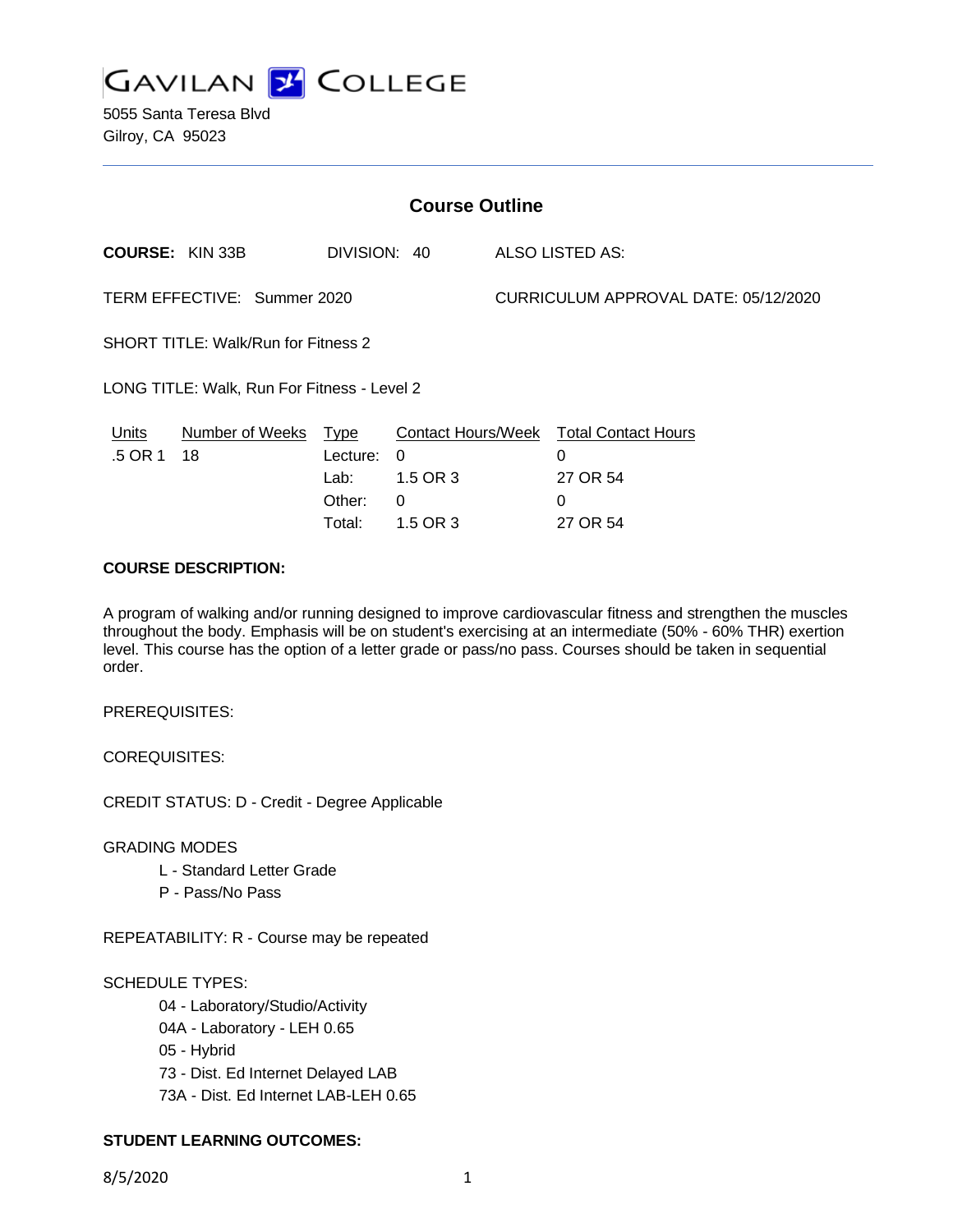1. The student will be able to calculate their target heart rate, maintain a workout between 50% and 60% of their target heart rate zone, and chart their cardiovascular improvement.

Measure of assessment: Target heart rate work sheet, workout chart.

Year assessed, or planned year of assessment: 2018 Semester: Spring

2. Using the F.I.T.T.E. principle, the student will be able meet minimum levels of frequency, intensity and time in relationship to their Cardiovascular fitness.

Measure of assessment: Demonstration, Discussion

Year assessed, or planned year of assessment: 2018

Semester: Spring

## **CONTENT, STUDENT PERFORMANCE OBJECTIVES, OUT-OF-CLASS ASSIGNMENTS**

Curriculum Approval Date: 05/12/2020

1.5 - 3 Hours

CONTENT: Introduction to class, including course syllabus, course expectations, grading and attendance policies. Appropriate attire will be discussed. Fitness assessment will be conducted (Step Test).

SPO: Students will participate in fitness assessment

4.5 - 9 Hours

Content: Teach students how to take pulse. Teach students how to determine Resting Heart Rate (RHR) and calculate Target Heart Rate (THR) (Karvonen Formula). Walking and jogging techniques will be reviewed. Students will be able to view proper walking and jogging techniques through video on the course shell. Discuss the importance of stretching as a warm-up and cool-down. Explain the benefits of stretching both before and after exercising and demonstrate a variety of stretches and distinguish what is a static stretch and what is a dynamic stretch. Start workouts with timed walks to work on taking heart rate and calculating heart rate to determine proper intensity. Work at an intermediate exertion level (50% - 60% of THR). Fitness levels will determine beginning intensity for students. Introduce FITTE principles: Frequency, Intensity, Time, Type, and Enjoyment. Start a fitness log to track all workouts.

SPO: Students will determine their RHR and calculate their THR. Students will demonstrate the basic walking and jogging techniques introduced. Students will demonstrate proper stretches for warm-up and cool-down. Students will name the FITTE principles. Students will participate in a variety of walking/jogging routines. Students will write down workouts in their fitness log. Students will become more efficient in their walking and/or jogging techniques.

#### 4.5 - 9 Hours

Content: Continue discussion on the FITTE principles and how they can be used and the definition of each principle. Presentation on the benefits/value of exercising on a regular basis and how the exercise they are performing could be incorporated into their lifelong activities. Students will go through a variety of workouts that will use portions of the FITTE principle. For example, during one workout, the students will increase the intensity of the workout, but not the time or distance. The next workout, the students may increase the time they continually workout, but decrease the intensity. Distance will play a factor in both of those types of workouts.

SPO: Students will continue to monitor their THR and log all workouts in their fitness logs. Students will be able to explain the FITTE principles. They will discuss the benefits of exercise and explain how they could incorporate exercises utilized in this class into their lifelong activities. Students will participate in a variety of walking/jogging routines.

#### 3 - 6 Hours

Content: Continue walking/jogging routines which contain a proper warm-up/activity/cool-down phase. Increase workout intensities to get to their target (60% of THR) at least one time a week. Complete a midterm fitness assessment. We will do the step test and a 1 1/2 mile walk/jog test on the track (Cooper Test).

SPO: Students will continue to monitor their THR and log all workouts in their fitness logs. Students will participate in a variety of walking/jogging routines. Students will do a mid-term fitness assessment test.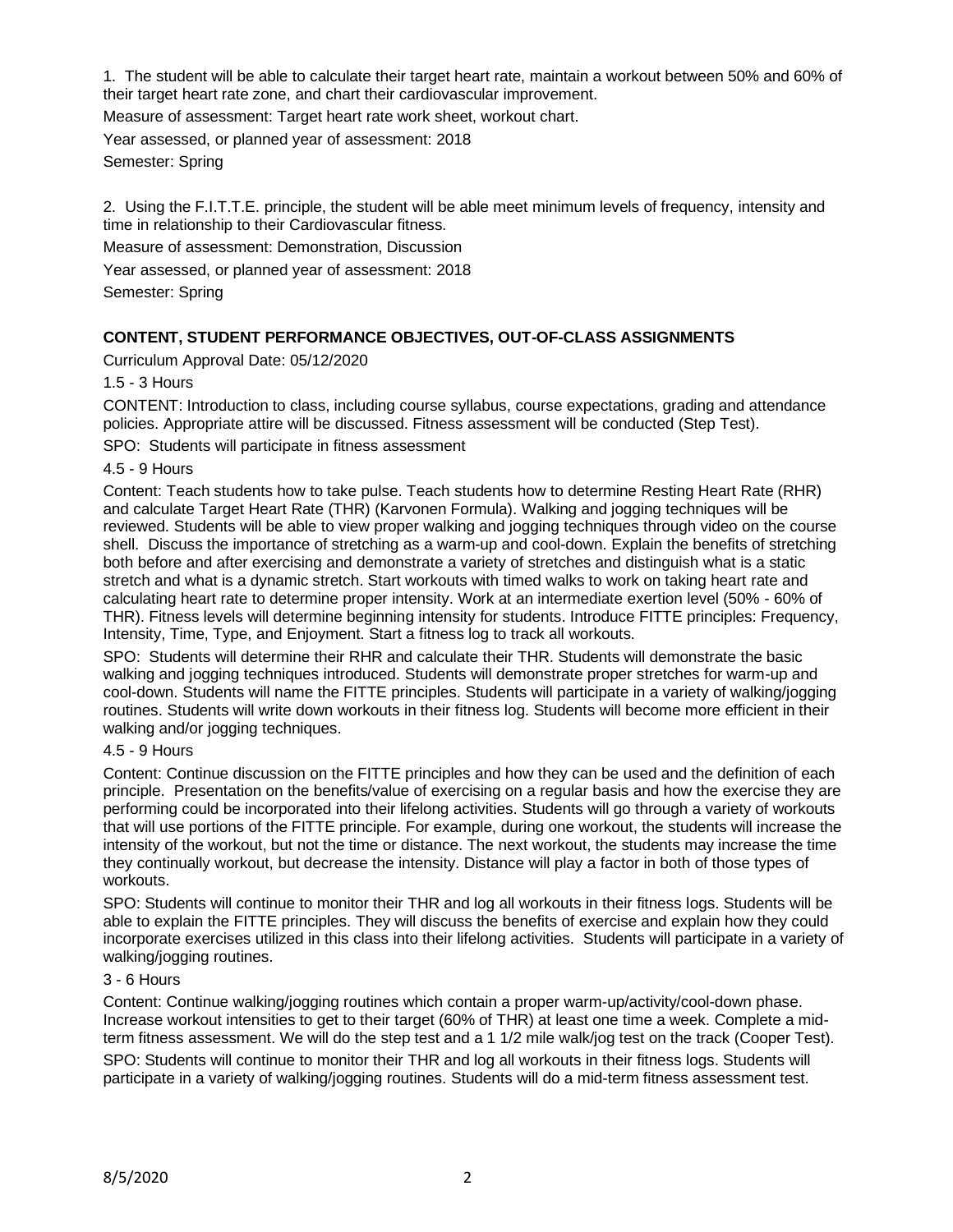## 3 - 6 Hours

Content: Continue walking/jogging routines which contain a proper warm-up/activity/cool-down phase. Increase workout intensities to get to their target (60% of THR) at least twice a week. Workouts will now increase in Intensity, Time and Distance during class.

SPO: Students will continue to monitor their THR and log all workouts in their fitness logs. Students will participate in a variety of walking/jogging routines.

### 3 - 6 Hours

Content: Continue walking/jogging routines which contain a proper warm-up/activity/cool-down phase. Increase workout intensities to get to their target (60% of THR) at least three times a week. Increase all area's of the FITTE principles. Workouts will continue to increase in Intensity, Time and Distance during class. They Type of activities performed in class will also change. Students who were strickly walkers will be asked to start to slow jog in small intervals. Joggers will be asked to increase intensity (pace) in small intervals. Students will be asked to log a 3rd day into their fitness logs. Presentation on the benefits of proper Nutrition (Fats-Carbs-Protien) and the value of proper nutrition can play an important role in everyday overall health.

SPO: Students will continue to monitor their THR and log all workouts in their fitness logs. Students will participate in a variety of walking/jogging routines. Students will discuss the benefits of proper Nutrition and explain how it is important to their everyday overall health.

#### 3 - 6 Hours

Content: Continue walking/jogging routines which contain a proper warm-up/activity/cool-down phase. Increase workout intensities to get to their target (60% of THR) at least four times a week. Increase all area's of the FITTE principles. Workouts will continue to increase in Intensity, Time, Distance, and Type during class. Students will be asked to log a 4th day into their fitness logs.

SPO: Students will continue to monitor their THR and log all workouts in their fitness logs. Students will participate in a variety of walking/jogging routines.

# 3 - 6 Hours

Content: Continue walking/jogging routines which contain a proper warm-up/activity/cool-down phase. Increase workout intensities to get to their target (60% of THR) at least five times a week. Increase all area's of the FITTE principles. Workouts will continue to increase in Intensity, Time, Distance, and Type during class. Students will be asked to log a 5th day into their fitness logs.

SPO: Students will continue to monitor their THR and log all workouts in their fitness logs. Students will participate in a variety of walking/jogging routines.

2 Hours

Content: Final

## **METHODS OF INSTRUCTION:**

Discussion, demonstration, small group interaction

## **METHODS OF EVALUATION:**

Other methods of evaluation

Percent of total grade: 100.00 %

Evaluation will include written assignments, problem-solving assignments, skill demonstrations, performance examinations and written examinations.

## **REPRESENTATIVE TEXTBOOKS:**

No textbook required.